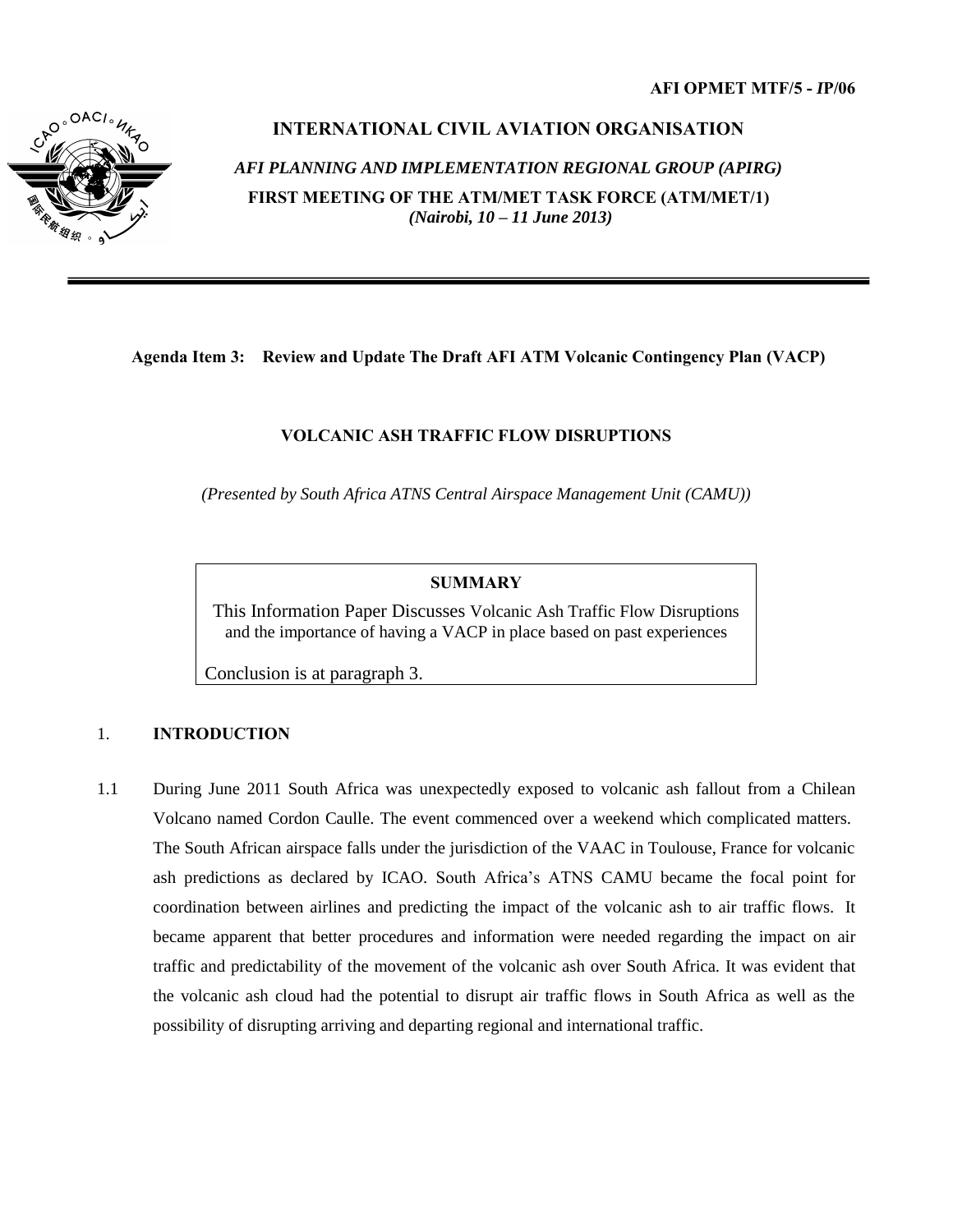- 1.2 There are currently 1500 dormant volcanoes, monitored by the Global Volcanism Program (GVP) based at the Smithsonian Institution National Museum of Natural History in the United States of America. At least 60 of these volcanoes are considered active and, as a result, they affect the aviation community for approximately 20 days in a year.
- The mission of GVP is to document, understand, and disseminate information about global volcanic activity and they do this via the Volcano Observatory Notices for Aviation (VONA). The information disseminated, by VONA, may include significant pre-eruptive activity, eruptions, and/or ash in the atmosphere to the Area Control Centres, Meteorological Watch Office (MWO) and the Volcanic Ash Advisory Centres (VAACs).

#### **2.1 The ATNS CAMU and the Cordon Caulle Ash Cloud Experience**

- 1.1.1 The CAMU based in Johannesburg, South Africa became the focal point for coordination between the VAAC in Toulouse, airlines, and the other airspace users on sharing information with regards to predicting the impact of the ash. This occurred unexpectedly and commenced over a weekend with little prior experience in this field. The CAMU had to collaborate with the VAAC, Toulouse to establish a better understanding and to develop procedures on volcanic ash prediction and information sharing.
- 1.1.2 From eruption notification, the VAAC Toulouse promulgated the VONA alerting the aviation community of the direction and impact of the ash cloud. South Africa had never been affected by a volcano before and therefore were not prepared for the ash cloud when it started affecting our airspace
- 1.1.3 The VAAC Toulouse issued an advisory, containing date, name of the eruption, position, elevation, Info source, aviation colour code, eruption details, time frames, flight level bands and area bounded by coordinates to the affected ANSP.
- 1.1.4 The CAMU then followed its internal distribution protocols and took appropriate NOTAM and CDM actions with surprised airlines.
- 1.1.5 ICAO Annex 3 has reference for all notification procedures upon fallout and advisories from the VAAC.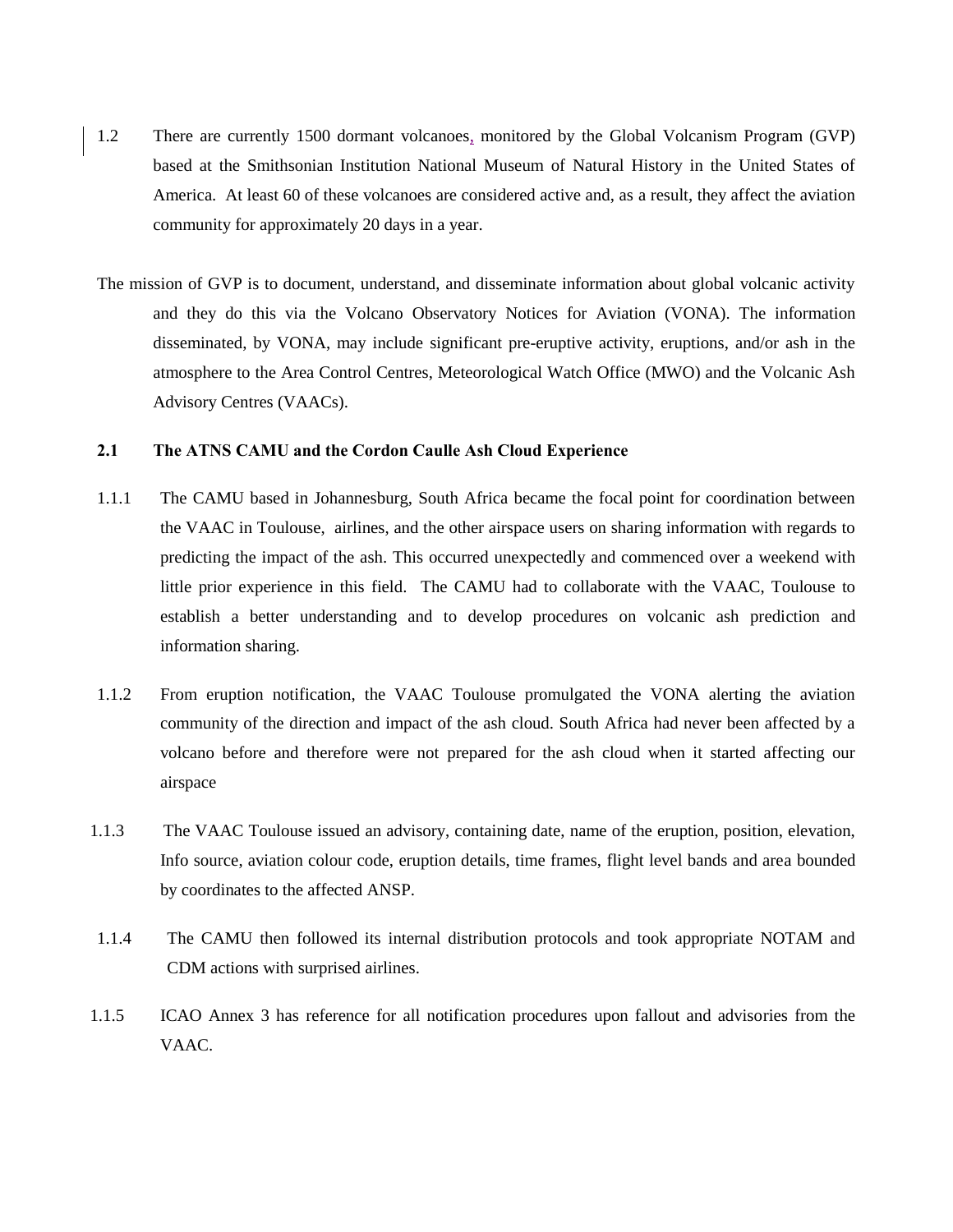#### 1.2 **Volcanic Eruption Exercises**

- 2.2.1 The objective of the exercises will assist the CAMU to evaluate the following processes:
	- Collaborative Decision Making (CDM) and its effectiveness to a volcanic eruption and other aviation crises in the region.
	- $\triangleright$  Response Times to check the time taken to receive and acknowledge all messages and action relating to the exercise.
	- $\triangleright$  Notification to end users, to check speed and response times of the associate members when there is a crisis
	- $\triangleright$  Check comprehension of what is expected of the member states  $-ATC.MET.ATFM$  and NOTAM offices
- 2.2.2 South Africa (ATNS/CAMU) should be added to the contact list of AFI countries as listed on the Handbook on the International Airways Volcano Watch - **ICAO DOC 9766.**
- 2.3.2 The CAMU coordination with meteorological services and the VAAC are vital and need to be continuously fine tuned during exercises which might have an impact on further coordination as decided by the Task Force..
- 2.3.4 By way of the responsibilities entrusted to the CAMU it is essential that the CAMU be included in the proposed exercises which should enhance the volcanic ash fall out procedures as well as being of assistance to neighbouring FIR's

# 2. **CONCLUSION**

- 2.1 In conclusion:
- 3.1.1 ATNS CAMU will be engaging with the South African Weather services (SAWS) and the South African Civil Aviation Authority (SACAA) to develop a coordinated procedure in the event of a fall out that affects national airspace. This procedure will compliment the VACP.